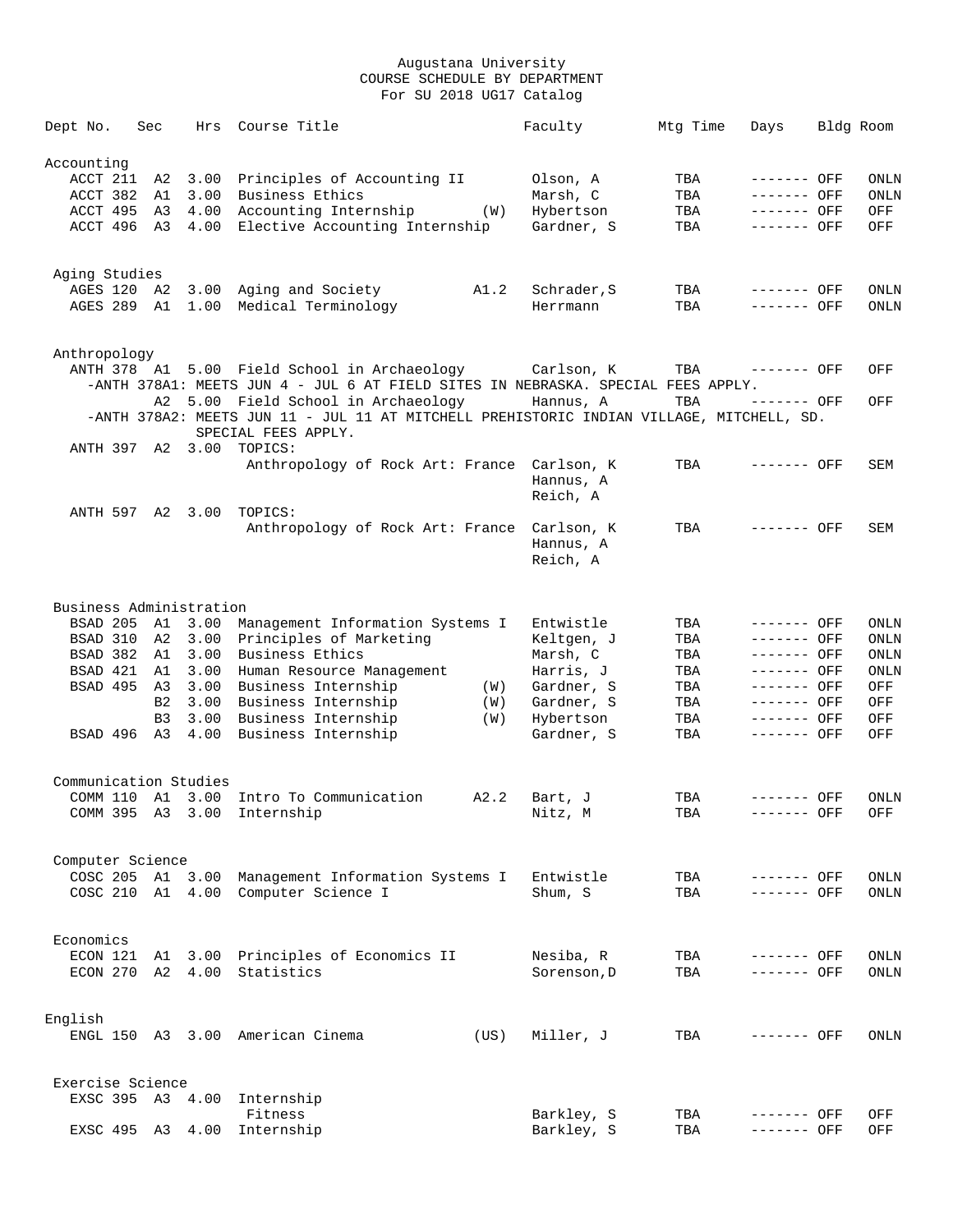| Dept No.                            | Sec | Hrs             | Course Title                                             | Faculty                  | Mtg Time                              | Days                       | Bldg Room   |
|-------------------------------------|-----|-----------------|----------------------------------------------------------|--------------------------|---------------------------------------|----------------------------|-------------|
| General Studies<br>GENL 105 A       |     |                 | 7.50 Off Campus Study Programs<br>Peace Scholars Program | Grinager, D              | TBA                                   | ------- OFF                | SEM         |
| Government/Intl Affairs<br>GOVT 110 | A1  | 3.00            | Intro to Government<br>(SS)                              | Johnson, Jl              | TBA                                   | ------- OFF                | <b>ONLN</b> |
|                                     |     |                 | GOVT 200 A2 3.00 American Government<br>(US)/A3.3        | Wanless, E               | TBA                                   | ------- OFF                | ONLN        |
| History                             |     |                 |                                                          |                          |                                       |                            |             |
|                                     |     |                 | HIST 120 A1 3.00 American Exper. to 1877<br>(US)         | Mullin, M                | TBA                                   | ------- OFF                | ONLN        |
| Health                              |     |                 |                                                          |                          |                                       |                            |             |
|                                     |     |                 | HLTH 222 A3 3.00 Nutrition<br>(WB)                       | Scholten, S              | TBA                                   | ------- OFF                | ONLN        |
| HLTH 242 A1                         |     |                 | 2.00 Personal Health<br>(WB2)                            | VanLaecken               | TBA                                   | ------- OFF                | ONLN        |
| Journalism                          |     |                 |                                                          |                          |                                       |                            |             |
|                                     |     |                 | JOUR 395 A3 4.00 Internship                              | Blank-Libr               | TBA                                   | ------- OFF                | OFF         |
| Mathematics                         |     |                 |                                                          |                          |                                       |                            |             |
| MATH 140 A1                         |     |                 | 3.00 Quantitative Reasoning<br>(MT)                      |                          | Erickson, L 12:30- 3:00PM -MTWRF- FSC |                            | 373         |
| MATH 151 A1                         |     | 4.00            | Calculus I<br>(MT)                                       | Erickson, L              | 8:30-11:30AM -MTWRF- FSC              |                            | 373         |
| MATH 152 A2 4.00                    |     |                 | Calculus II                                              | Erickson,L               | 8:30-11:30AM -MTWRF- FSC              |                            | 214         |
| Music                               |     |                 |                                                          |                          |                                       |                            |             |
|                                     |     |                 | MUSI 110 A1 3.00 The Understanding of Music<br>(A)       | Andrews, R               | TBA                                   | ------- OFF                | ONLN        |
| Native American Studies             |     |                 |                                                          |                          |                                       |                            |             |
|                                     |     |                 | NAST 320 A1 3.00 Native American Social Sys (NW)         | Swart, W                 | TBA                                   | ------- OFF                | ONLN        |
| Nursing                             |     |                 |                                                          |                          |                                       |                            |             |
|                                     |     |                 | NURS 328 A3 3.00 Pathophysiology                         | Mueller, A               | TBA                                   | ------- OFF                | ONLN        |
|                                     |     |                 | NURS 420 A1 5.00 Behavioral Health Nursing               | Schomberg                | $8:00 - 3:00PM -MT--- FSC$            |                            | 272         |
|                                     |     |                 | NURS 420X X1 0.00 Behav Health Nursing Clinical          | Schomberg                | $6:40-3:15PM$ ---WR-- OFF             |                            | OFF         |
|                                     |     |                 | X2 0.00 Behav Health Nursing Clinical                    | Schlemmer                | 6:40- 3:15PM ---WR-- OFF              |                            | OFF         |
|                                     | X3  |                 | 0.00 Behav Health Nursing Clinical                       | Christenso               | $6:40-3:15PM$ ---WR-- OFF             |                            | OFF         |
| NURS 451                            | A2  |                 | 3.00 Leadership in Prof Nursing                          | Waltman, P               | TBA                                   | ------- OFF                | ONLN        |
|                                     |     |                 | NURS 495 A3 2.00 Internship                              | Serfling                 | TBA                                   | ------- OFF                | OFF         |
| Physical Education                  |     |                 |                                                          |                          |                                       |                            |             |
| PE 395                              |     | A3 4.00         | Internship                                               |                          |                                       |                            |             |
|                                     |     |                 | Coaching                                                 | Staff                    | TBA                                   | ------- OFF                | OFF         |
| PE 495                              | B3  | 4.00<br>A2 4.00 | Sport Management I<br>Internship                         | Pierson, D               | TBA                                   | ------- OFF                | OFF         |
|                                     |     |                 | Sport Management                                         | Pierson, D               | TBA                                   | ------- OFF                | OFF         |
|                                     |     |                 | A3 4.00 Sport Management II<br>B3 4.00 Internship        | Pierson, D<br>Gardner, S | TBA<br>TBA                            | ------- OFF<br>------- OFF | OFF<br>OFF  |
|                                     |     |                 |                                                          |                          |                                       |                            |             |
| Psychology                          |     |                 | PSYC 270 A2 4.00 Statistics                              | Sorenson, D              | TBA                                   | ------- OFF                | ONLN        |
|                                     |     |                 | PSYC 391 A3 4.00 Practicum                               | Jeppsen                  | TBA                                   | ------- OFF                | OFF         |
|                                     |     |                 |                                                          |                          |                                       |                            |             |
| Religion                            |     |                 |                                                          |                          |                                       |                            |             |
| RELI 110                            | A1  | 3.00            | Exploring Christian Faith<br>(CT)                        | Bowman, R                | TBA                                   | ------- OFF                | ONLN        |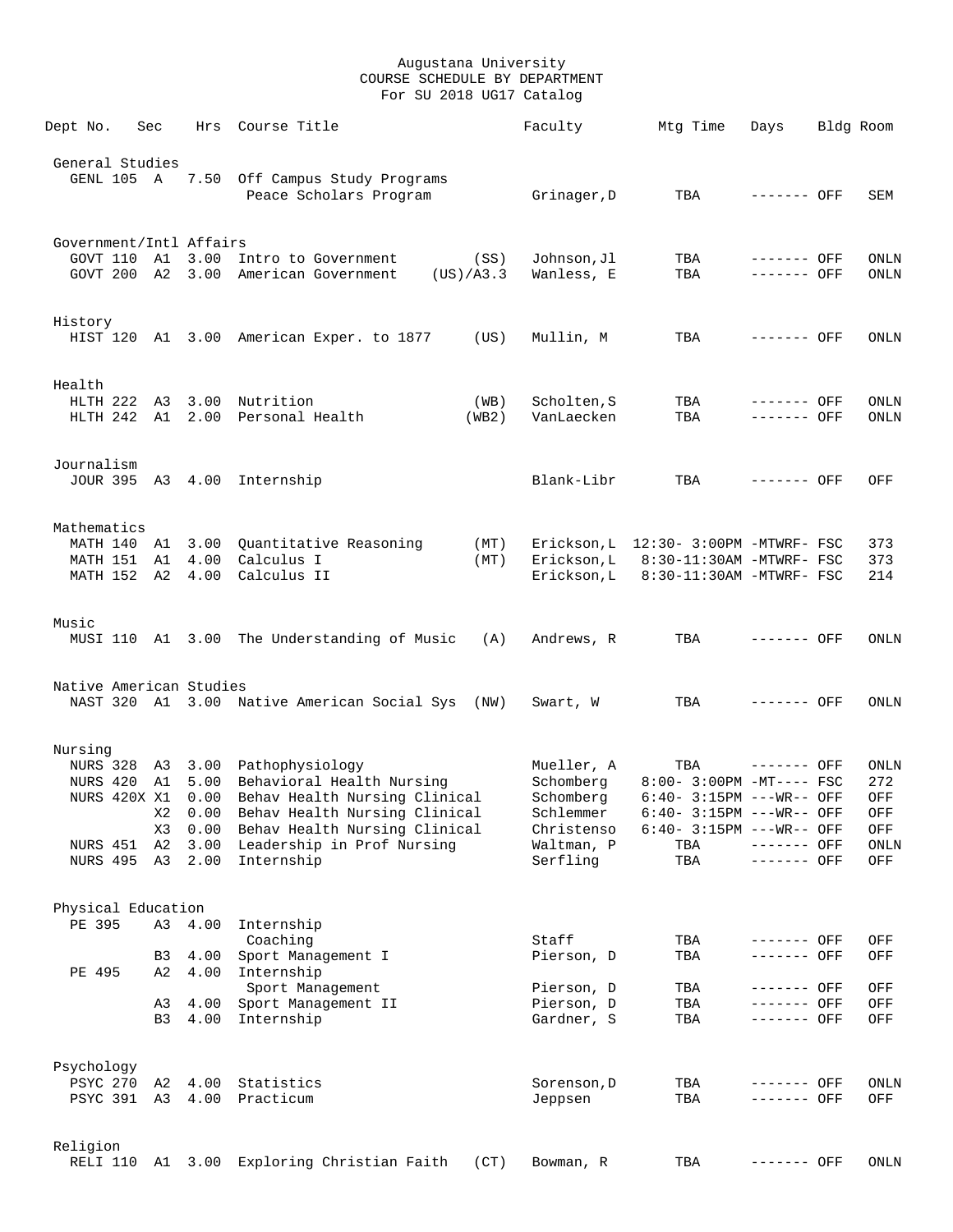| Dept No.              | Sec      | Hrs          | Course Title                                                            |              | Faculty                  | Mtg Time   | Days                       | Bldg Room                   |
|-----------------------|----------|--------------|-------------------------------------------------------------------------|--------------|--------------------------|------------|----------------------------|-----------------------------|
|                       |          |              | RELI 212 A2 3.00 Lessons in Living:<br>Biblical & Contemp Refl on Wisdo | (RT)         | Bowman, R                | TBA        | ------- OFF                | ONLN                        |
| RELI 219 A1           |          | 3.00         | God, Suffering, & Evil                                                  | (RT)         | Haar, M                  | TBA        | ------- OFF                | ONLN                        |
| RELI 251              | A2       | 3.00         | Judaism, Islam & Chr Faith                                              | (RT)         | Haar, M                  | TBA        | ------- OFF                | ONLN                        |
| RELI 395 A3           |          | 3.00         | Internship                                                              |              | Rosendale                | TBA        | ------- OFF                | OFF                         |
| Sociology             |          |              |                                                                         |              |                          |            |                            |                             |
| SOCI 110<br>SOCI 320  | A1<br>A1 |              | 3.00 Contemporary Society<br>3.00 Native American Social Sys            | (SS)<br>(NW) | Bunger<br>Swart, W       | TBA<br>TBA | ------- OFF<br>------- OFF | ONLN<br>ONLN                |
| Spanish               |          |              | SPAN 395 A1 3.00 Internship                                             |              | Rueter                   | TBA        | ------- OFF                | OFF                         |
|                       |          |              |                                                                         |              |                          |            |                            |                             |
|                       |          |              | <b>GRADUATE COURSES</b>                                                 |              |                          |            |                            |                             |
| Accounting            |          |              | ACCT 695 A3 3.00 Accounting Internship                                  |              | Hybertson                | TBA        | ------- OFF                | OFF                         |
| Communication Studies |          |              | COMM 650 Al 3.00 Leadership and Decision-Making                         |              | Bart, H                  | TBA        | ------- OFF                | ONLN                        |
| Education             |          |              |                                                                         |              |                          |            |                            |                             |
| EDUC 600              | Α        | 3.00         | Intro to Graduate Research                                              |              | Daily, L                 | TBA        | ------- OFF                | ONLN                        |
|                       | B        | 3.00         | Intro to Graduate Research                                              |              | Daily, L                 | TBA        | ------- OFF                | ONLN                        |
|                       | C<br>D   | 3.00<br>3.00 | Intro to Graduate Research<br>Intro to Graduate Research                |              | Syed                     | TBA<br>TBA | ------- OFF<br>------- OFF | ONLN<br>ONLN                |
|                       | Е        | 3.00         | Intro to Graduate Research                                              |              | Syed<br>Uhing, B         | TBA        | ------- OFF                | ONLN                        |
|                       | F        | 3.00         | Intro to Graduate Research                                              |              | Uhing, B                 | TBA        | ------- OFF                | ONLN                        |
|                       | G        | 3.00         | Intro to Graduate Research                                              |              | Brunick                  | TBA        | ------- OFF                | ONLN                        |
| EDUC 601              | Α        | 3.00         | History/Philosophy of Education                                         |              | Hennard                  | TBA        | ------- OFF                | ONLN                        |
|                       | В        | 3.00         | History/Philosophy of Education                                         |              | Hennard                  | TBA        | ------- OFF                | ONLN                        |
|                       | C<br>D   | 3.00<br>3.00 | History/Philosophy of Education<br>History/Philosophy of Education      |              | Schultz, S<br>Schultz, S | TBA<br>TBA | ------- OFF<br>------- OFF | ONLN<br>ONLN                |
|                       | Е        | 3.00         | History/Philosophy of Education                                         |              | Soukup, M                | TBA        | ------- OFF                | ONLN                        |
| EDUC 607              | Α        | 3.00         | Foundations & Princ of Curriculm                                        |              | Andrews, SE              | TBA        | ------- OFF                | ONLN                        |
|                       |          |              | 3.00 Foundations & Princ of Curriculm                                   |              | Andrews, SE              | TBA        | ------- OFF                | $\mathop{\rm ONLN}$         |
|                       | C        | 3.00         | Foundations & Princ of Curriculm                                        |              | Cook, K                  | TBA        | ------- OFF                | ONLN                        |
|                       | D        | 3.00         | Foundations & Princ of Curriculm                                        |              | Cook, K                  | TBA        | ------- OFF                | ONLN                        |
|                       | Е        | 3.00         | Foundations & Princ of Curriculm<br>Issues in Education                 |              | Uthe-Burow               | TBA        | ------- OFF                | ONLN                        |
| EDUC 610              | Α<br>В   | 3.00<br>3.00 | Issues in Education                                                     |              | Powers<br>Powers         | TBA<br>TBA | ------- OFF<br>------- OFF | ONLN<br>ONLN                |
|                       | C        | 3.00         | Issues in Education                                                     |              | Sackreiter               | TBA        | ------- OFF                | ONLN                        |
|                       | D        | 3.00         | Issues in Education                                                     |              | Sackreiter               | TBA        | ------- OFF                | ONLN                        |
| EDUC 611              | Α        | 3.00         | Differentiation and Diversity                                           |              | Ashworth                 | TBA        | ------- OFF                | ONLN                        |
|                       | В        | 3.00         | Differentiation and Diversity                                           |              | Ashworth                 | TBA        | ------- OFF                | ONLN                        |
|                       | C        | 3.00         | Differentiation and Diversity                                           |              | D'Souza                  | TBA        | ------- OFF                | ONLN                        |
|                       | D        | 3.00         | Differentiation and Diversity                                           |              | D'Souza                  | TBA        | ------- OFF                | $\mathop{\rm ONLN}$         |
|                       | Е<br>F   | 3.00<br>3.00 | Differentiation and Diversity<br>Differentiation and Diversity          |              | Manning<br>Manning       | TBA<br>TBA | ------- OFF<br>------- OFF | ONLN<br>$\mathop{\rm ONLN}$ |
|                       | G        | 3.00         | Differentiation and Diversity                                           |              | OskarGroen               | TBA        | ------- OFF                | ONLN                        |
| EDUC 615              | Α        | 3.00         | Technology in Education                                                 |              | Whiting                  | TBA        | ------- OFF                | ONLN                        |
|                       | В        | 3.00         | Technology in Education                                                 |              | Whiting                  | TBA        | ------- OFF                | ONLN                        |
| EDUC 695              | Α        | 3.00         | Research Synthesis Project                                              |              | Sommervold               | TBA        | ------- OFF                | ONLN                        |
|                       | В        | 3.00         | Research Synthesis Project                                              |              | Thomas, A                | TBA        | ------- OFF                | ONLN                        |
|                       | C        | 3.00         | Research Synthesis Project                                              |              | Waring, S                | TBA        | ------- OFF                | ONLN                        |
|                       | D        | 3.00         | Research Synthesis Project                                              |              | Uthe-Burow               | TBA        | ------- OFF                | ONLN                        |
|                       | E        | 3.00         | Research Synthesis Project                                              |              | Andrews, SE              | TBA        | ------- OFF                | $\mathop{\rm ONLN}$         |